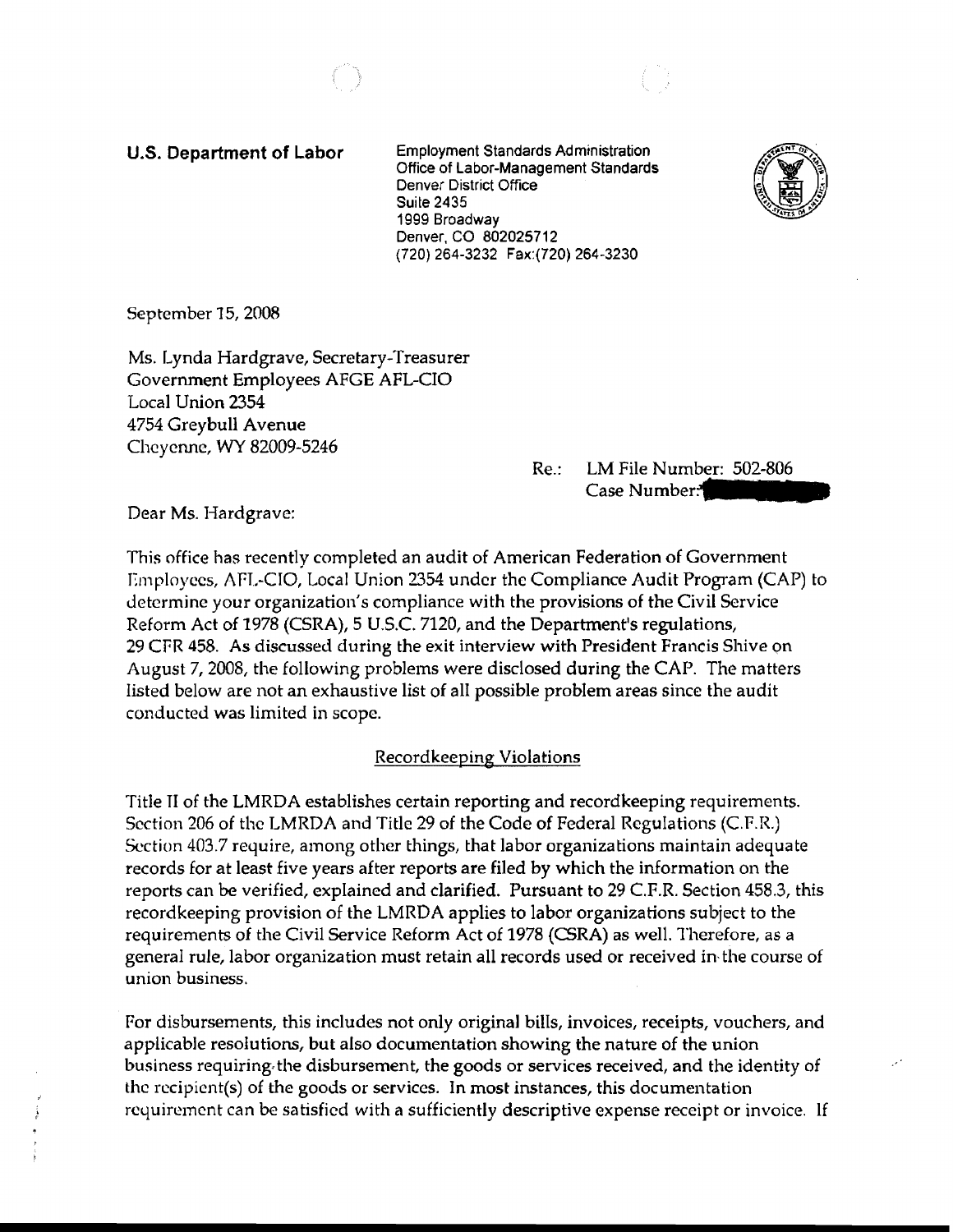

Letter/Ms. Lynda Hardgrave September 15,2008 Page 2 of 4

an expense receipt is not sufficiently descriptive, a union officer or employee should write a note on it providing the additional information. For money it receives, the labor organization must keep at least one record showing the date, amount, purpose, and source of that money. The labor organization must also retain bank records for all accounts.

The audit of LU 2354's records for fiscal year ending October 31, 2007, revealed the following recordkeeping violation:

## Meal Expenses

LU 2354 records of meal expenses did not always include written explanations of union business conducted or the names and titles of the persons incurring the restaurant charges. Por example, several *meal* purchases were made by the union's debit card. Union records of meal expenses must include written explanations of the union business conducted and the full names and titles of all persons who incurred the restaurant charges. Also, the records retained must identify the names of the restaurants where the officers or employees incurred meal expenses.

Based on President Prancis Shive's assurance that LU 2354 will retain adequate documentation in the future, OLMS will take no further enforcement action at this time regarding the above violations.

# Reporting Violations

Pursuant to 29 C.F.R., Section 458.3, the reporting requirement under 29 C.F.R. Section 403.2 (see Section 201(b) of the Labor-Management Reporting and Disclosure Act (LMRDA) is made applicable to labor organizations subject to the requirements of the CSRA. This provision requires labor organizations to file annual financial reports that accurately disclose their financial condition and operations. The audit disclosed a violation of this requirement.

Deficient Filing - Form LM-3

The Labor Organization Annual Report Form LM-3 filed by LU 2354 for fiscal year ending October 31, 2007, was deficient in the following areas: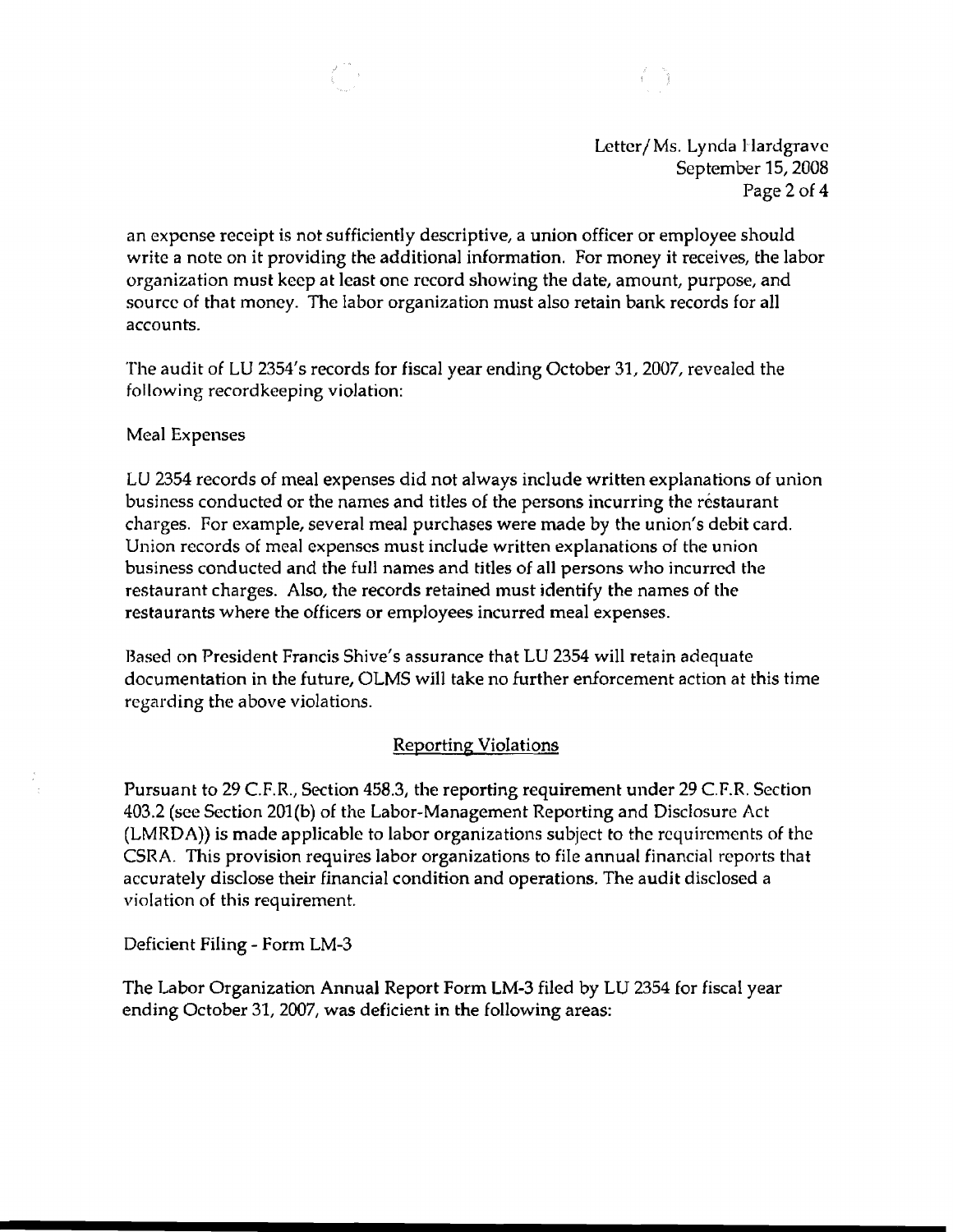

Page 3 of 4

## 1. Money Market Funds and Certificates of Deposit Reported As Investments

LU 2354 improperly included the value of its money market account and two certificates of deposit as investments in Statement A (Assets and Liabilities). For LM reporting purposes, OLMS considers the funds in a money market and certificate of deposit to be cash. The purchase or redemption of a certificate of deposit is a transfer of cash from one account to another and, therefore, the local should not report these transactions as receipts or disbursements.

#### 2. Cash Reconciliation

It appears that the cash figures reported in Item 25 are not the cash figures according to the union's books after reconciliation to the bank statements. The instructions for Item 25 state that the union should obtain account balances from its books as reconciled to the balances shown on bank statements.

LU 2354 must file an amended Fonn LM-3 for fiscal year ending October 31, 2007, to correct the deficient items discussed above. I provided you with a blank form and instructions, and advised you that the reporting forms and instructions are available on the OLMS website (www.olms.dol.gov). The amended Form LM-3 was received by OLMS on September 3,2008.

Pursuant to 29 c.P.R. Section 458.3, the requirement under 29 c.P.R. Section 402.4 implementing LMRDA Section 201(a) is made applicable to labor organizations subject to the requirements of the CSRA. This provision requires labor organizations to file copies of any revised constitution and bylaws when it files its annual financial report; the most recent copy on file with OLMS was dated September 12, 1973. The audit disclosed a violation of this requirement.

### Deficient Filing - Bylaws

LU 2354 has amended its constitution and bylaws since September 12,1973, but did not file the required copies with its LM report. LV 2354 filed a copy of its most recent constitution and bylaws dated January 9, 2008, during the audit.